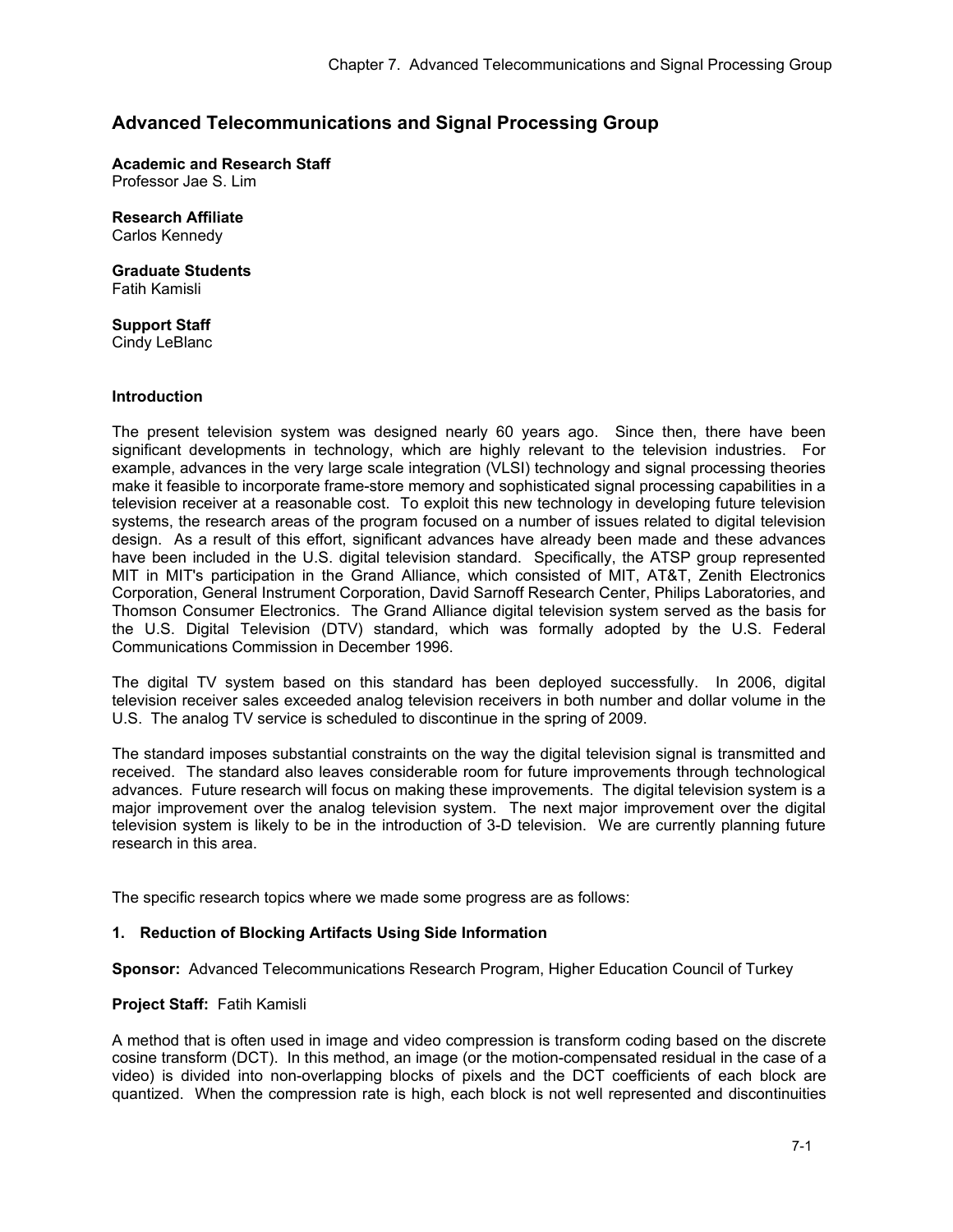along the block boundaries become visible. This project addresses the problem of reducing this artifact, known as the blocking artifact.

Many approaches have been proposed to reduce blocking artifacts. Among the most common are post-processing methods. These methods apply various post-processing techniques to the compressed image to reduce blocking artifacts. Post-processing methods include adaptive filtering [1- 3], statistical estimation [4], and projection onto convex sets [5] (POCS). These methods do not require any modification to current encoders.

In methods based on adaptive filtering, block boundaries where blocking artifacts occur are low-pass filtered. Filters are adapted to the local characteristics of the image so that sufficient smoothing of artifacts is achieved in smooth regions, while blurring of details is avoided in detailed or edge regions. Methods based on statistical estimation use probabilistic models for the compressed and deblocked images. Estimators are then derived based on these models. In methods based on POCS, the desired properties of the deblocked image are captured by defining appropriate convex sets. Projecting the image with blocking artifacts onto these convex sets gives the deblocked image. Methods based on statistical estimation and POCS result, most often, in iterative deblocking algorithms, which may require substantial computations. In video coding, adaptive filtering techniques are often preferred over the other techniques, in part because the computational requirements of adaptive filtering methods are lower.

An approach different from post-processing is to replace the DCT with lapped orthogonal transforms [6] (LOT). LOTs have basis functions that overlap with adjacent blocks. This property reduces blocking artifacts but creates other artifacts, such as increased ring effects around edges. Even though image coders based on wavelets, which can be seen as generalizations of lapped transforms, have been standardized, many image and video coding standards are based on blocked-based DCT. In addition, transforms that have basic functions that overlap with adjacent blocks create difficulties in video compression where inter-frame and intra-frame processing are used together in the same frame. Therefore, it is important to explore ways of reducing blocking artifacts.

In our research, we studied an approach where blocking artifacts are reduced using side information transmitted from the encoder to the decoder. In this approach, the processed image can be compared directly with the original undegraded image to improve the performance. For example, we could process an image with different methods and transmit the most effective method as part of the side information. In addition, computations at the receiver are reduced, since the receiver does not need to determine which method to use. A major goal of this research was to demonstrate that this approach has significant benefits and should be explored further in the future research on deblocking.

The ability to compare the result of processing with the original image can be used to improve the performance. For example, one can process each block-boundary with different methods and transmit the most effective method in regions with high detail or a strong edge. Specifically, in regions with strong edges, ringing artifacts arise due to loss of significant high frequency information. Ringing artifacts appear as artificial fluctuations on both sides of the edge. These fluctuations can be interpreted as high frequency content or detail by existing methods (for example, adaptive filtering methods) and thus might not be reduced to maintain details. Using the original image, however, it is possible to determine that these fluctuations are artificial and do not exist in the original image, and therefore it is desirable to remove them.

Another benefit is the reduction of computations at the decoder. Post-processing methods need to process local regions of the compressed image in order to determine how to deblock these local regions. For example, post-processing methods based on adaptive filtering extract information about local regions in order to determine the filtering method to be used. Smooth regions are generally filtered with substantial smoothing whereas detailed regions are only slightly modified. In the approach based on side information, no computation to extract information about local regions is necessary.

Sending side information results in an overhead in the bit-rate. In our research, we demonstrated that the increase in the bit-rate can be compensated for by an increase in the performance for some range of bitrates in image and video coding. We developed a system example based on the proposed approach.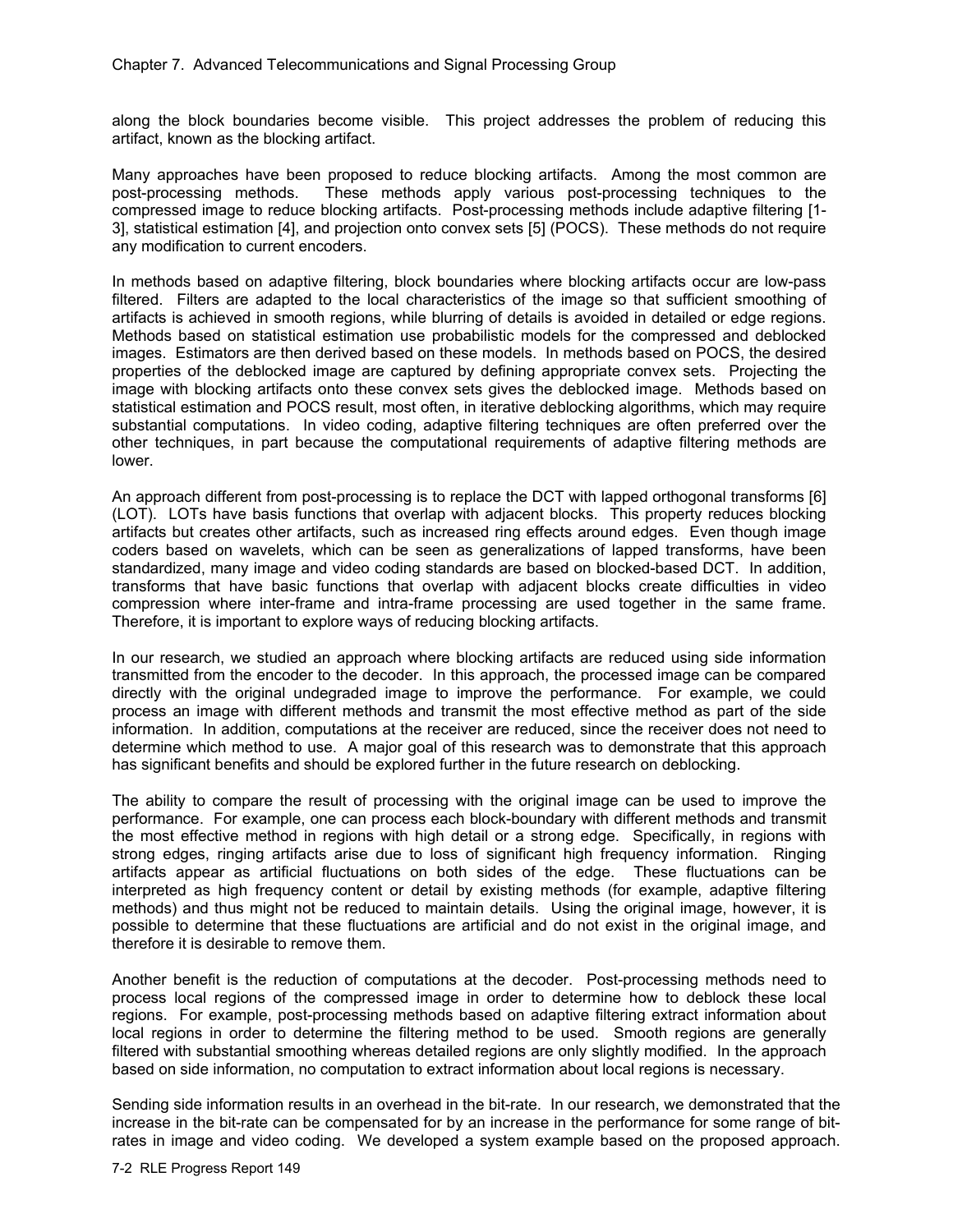We compared this system with a post-processing type of system. Based on this comparison, we demonstrated that the reduction of blocking artifacts using side information is worthwhile to explore further in the future research on the reduction of blocking artifacts. The results of this research were reported in *Applications of Digital Image Processing XXIX*, Edited by Tescher, Andrew G., *Proceedings of the SPIE*, Volume 6312 (2006).

### **References**

- [1] B. Ramamurthi and A. Gersho, "Nonlinear space-variant postprocessing of block-coded images," *IEEE Transactions on Acoustics, Speech, and Signal Processing* **34**, pp. 1258-1268, 1986.
- [2] S. D. Kim, J. Yi, H. M. Kim, and J. B. Ra, "A deblocking filter with two separate modes in blockbased vide coding," *IEEE Transactions on Circuits and Systems for Video Technology* **9**, pp. 156- 160, 1999.
- [3] S.-C. Tai, Y.-Y. Chen, and S.-F. Sheu, "Deblocking filter for low bit rate mpeg-4 video," *IEEE Transactions on Circuits and Systems for Video Technology* **15**, 2005.
- [4] R. L. Stevenson, "Reduction of coding artifacts in transform image coding," *Proc. of the IEEE Intl. Conference on Acoustics, Speech, and Signal Processing* **5**, pp. 401-404, 1993.
- [5] Y. Yang, N. Galatsanos, and A. Katsaggelos, "Projection-based spatially adaptive reconstruction of block-transform compressed images," *IEEE Transactions on Image Processing* **4**, pp. 896-908, 1995.
- [6] H. S. Malvar and D. H. Staelin, "The lot: transform coding without blocking effects," *IEEE Transactions on Acoustics, Speech, and Signal Processing* **37**, pp. 553-559, 1989.

#### **2. Multiple Transform/Subband Representations for Video Processing**

**Sponsor:** Advanced Telecommunications Research Program

#### **Project Staff:** Jae S. Lim

A common encoding technique for video compression uses motion compensation, in which an estimate is made of the magnitude and direction of motion of an image from one frame to the next, to provide an estimate of the next frame, and only the difference between the estimate and the actual frame (the "motion-compensated residual") is encoded. The amplitude of the residual will generally be much smaller than the intensity of the image, itself, and so fewer bits are needed for accurate encoding. Motion compensation can be used for all or just a portion of a frame.

Another common encoding technique, often used in conjunction with motion compensation, is transforming the intensity of the image (or the amplitude of the residual) to, e.g., a spatial frequency domain, and then digitizing the transform coefficients. For the same number of bits, transform encoding generally produces a higher quality image.

When image intensity is transformed and digitized, it is called "intra-frame" coding, as only information from the same frame is used. When residual amplitude is transformed and coded it is called "inter-frame" coding, as information from the current and at least one prior frame is used.

There are various advantages in using intra-frame coding. For example, because intra-frame coding does not involve other frames, it can be decoded without decoding other frames. This can be useful when a viewer changes television channels. In the United States digital television standard, an entire frame, referred to as an *I*-frame, is periodically encoded using intra-frame coding. When a channel change occurs, the television receiver can wait for the *I*-frame and begin decoding from that frame. It is also useful for VCR or DVD type applications, wherein only *I*-frames may be decoded to provide images during fast-forwarding. Also, intra-frame coding reduces the effect of error propagation, because errors that occurred in other frames do not affect intra-frame coded regions.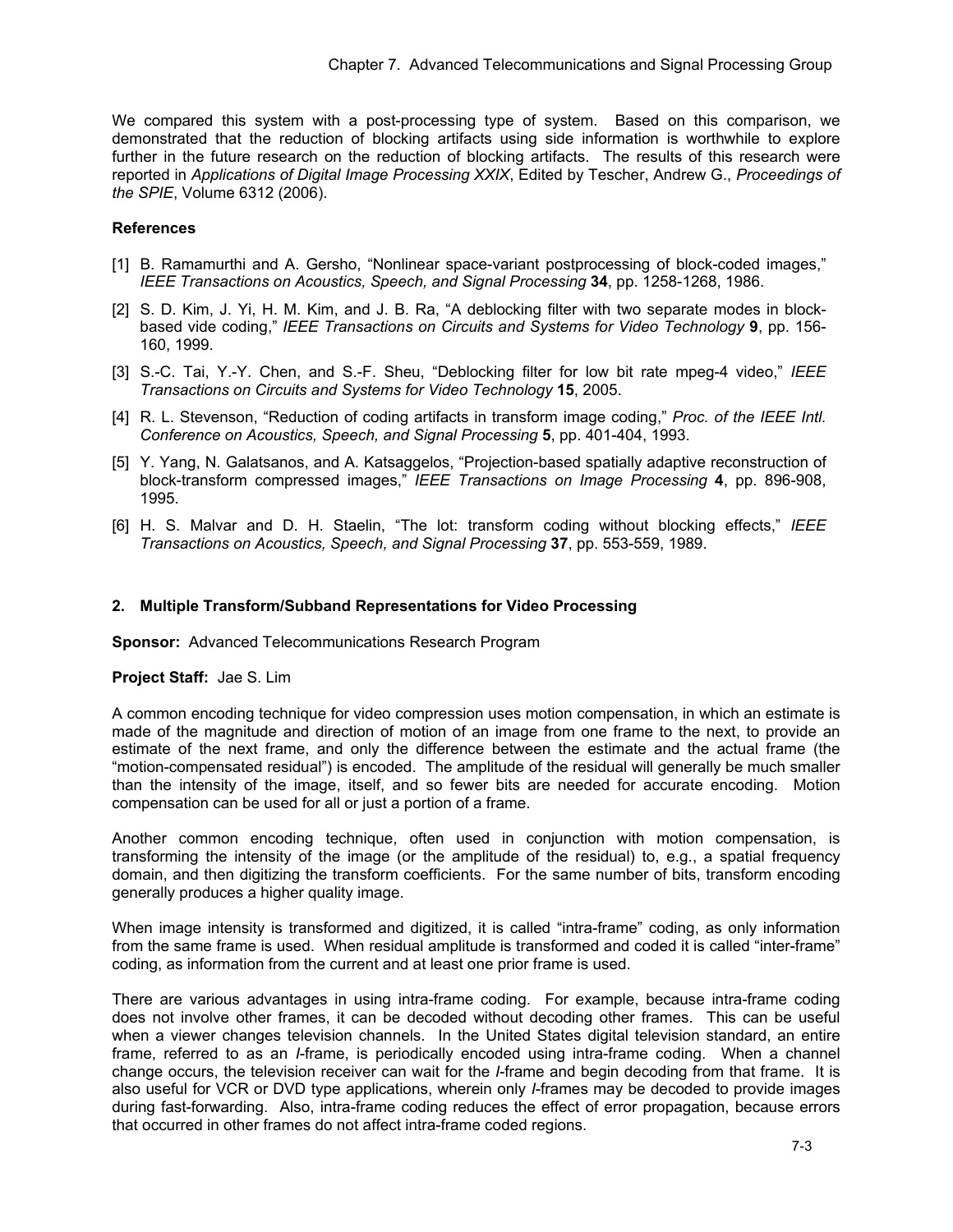Inter-frame encoding is very useful in reducing the bit rate for some image regions. As noted above, motion compensation takes advantage of the fact that scenes often do not change substantially from one frame to the next, and thus once the previous frame is decoded, it can be used to predict portions of the current frame. By encoding only image aspects that cannot be predicted, the bit rate used can be significantly reduced. Except for the *I*-Frame, in which the entire frame uses only intra-frame coding, some portions of a typical video frame are encoded using intra-frame coding (when motion prediction is not good) and other regions are encoded using inter-frame coding.

The transform that is used in video compression is typically the discrete cosine transform (DCT), which is a block-based transform. The image is divided into many non-overlapping blocks (typically the sizes are  $8\times 8$ ), and the DCT coefficients of the image intensity, in the case of intra-frame coding, and the motioncompensated residual, in the case of inter-frame coding, are quantized. An advantage of using a nonoverlapping region transform (non-ORT) such as the DCT is that each block can be treated separately from other blocks, thus making it simple to mix intra-frame coded blocks and inter-frame coded blocks to form a complete frame.

A significant disadvantage of non-ORTs is the occurrence of blocking artifacts. Because the blocks are treated separately and the image is not perfectly reconstructed after compression, discontinuities can occur along the block boundaries. This becomes particularly evident when the bit rate is low (compression is high). Once the blocking effects occur, they can propagate to other frames as a result of inter-frame coding.

An approach to reducing the effects of blocking artifacts is to use an overlapping region transform (ORT) in which there is overlap in the regions transformed. This can increase the number of transform coefficients to encode, however, as the overlapped regions are represented more than once. But some ORTs e.g., the lapped orthogonal transform (LOT), utilizes overlapping regions without increasing the number of coefficients relative to DCT.

Transform representations such as the DCT and LOT are related to subband representation. For a subband representation, a signal such as an image or a residual is filtered by a set of filters, and the results are subsampled. The filtered and subsampled signals are the subband representation of the signal. The filters used are called analysis filters because they are used in analyzing the signal. A different set of filters, of course, results in different subband coefficients for the same signal. In an image or video compression system based on a subband representation, the subband coefficients are quantized and the quantized coefficients are transmitted in applications such as digital television or stored in a storage medium in applications such as DVD.

The quantized subband coefficients can be used to reconstruct an estimate of the original signal by interpolation and filtering with a set of filters. The filters used in this process are called the synthesis filters. If we choose an appropriate set of analysis and synthesis filters, and perform the appropriate subsampling and interpolation functions, it is possible to reconstruct the original signal exactly from the unquantized subband coefficients. Because of the quantization process which is necessary in a typical image or video compression application, the reconstructed signal is only an estimate (approximation) of the original signal.

The transform coefficients and subband coefficients of the same signal may be very simply related to each other. For example, the DCT coefficients of a signal can be simply related one-to-one to the subband coefficients by choosing an appropriate set of analysis filters. For this reason, the transform coefficients and subband coefficients will be collectively referred to as transform/subband coefficients. The DCT and LOT are examples of the transform/subband representations.

In our research, we have developed an approach where different parts of video are represented by different transform/subband representations. This approach has a number of advantages over conventional methods where the same transform/subband representation is used for the entire video. As a specific example to illustrate the advantages of this approach, we encode the *I*-frame using a subband representation such as LOT that overlaps blocks. This reduces the blocking artifacts. The *B* and *P*frames which utilize inter-frame coding, however, can be encoded with the DCT. The use of block-based